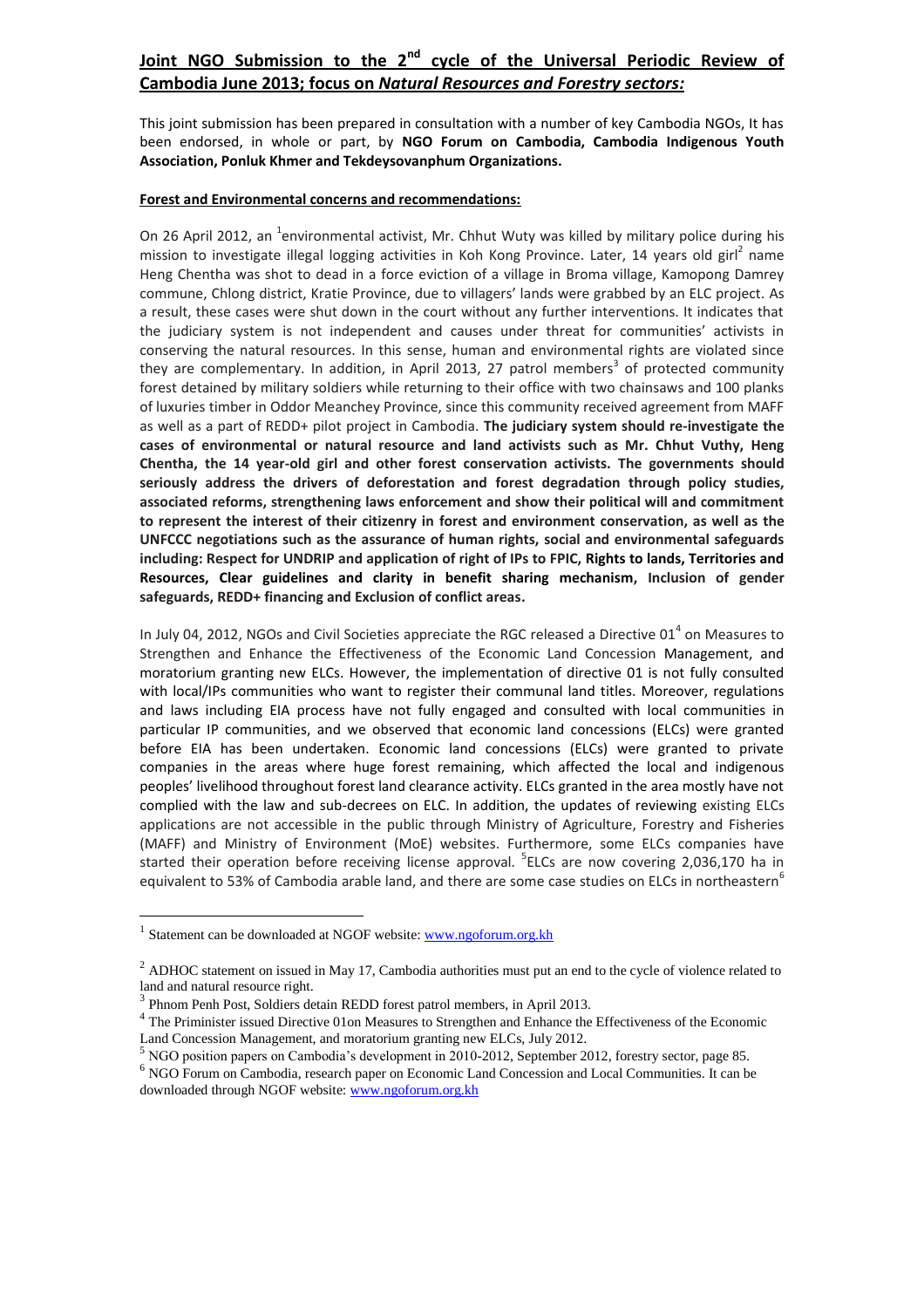Cambodia indicated that the overlapping between ELCs and communities' lands and forest conservation areas led to conflicts and land grabbing due to the project developers didn't comply with Free, Prior informed and Consent principles with local and indigenous peoples, especially in the territories of indigenous communities. **Monitoring & Evaluation system of ELCs database should be regularly updated in respected ministries website, and the review of ELCs applications should be publicly accessible and ensuring that those information is transparent. In addition, the respected ministries should set up sub-national committees who are responsible for spot checking ELCs projects in the national while to ascertain that those projects are well-demarcated without any conflicts, and check up existing ELCs concessionaires whether they respect and strictly enforce the national policies and regulations. Whilst, the consultation with relevant stakeholders should be included in all stages, design to implementation especially consultation with local** and indigenous peoples' **communities who directly affected by the news development projects in their territories, in order to avoid displacement and conflicts.**

MAFF developed National Forestry Program (NFP) 2010-2029 that tend to promote conservation and sustainable development through social forest management that contribute to equitable Marcoeconomic growth and poverty reduction, in particularly in rural areas, and Community Protected Areas Law is established by MoE and community forestry implemented by MAFF. However, as NGOs and CSOs we observed that the processes of obtaining approval from MAFF or MoE are very complicated and slow in approval compared to granting of ELCs. CFs or CPAs are often awarded within degraded forest or less desirable areas, where local and indigenous peoples face challenges to rehabilitate and utilize the forests. There are several cases of ELCs overlapping and encroaching CFs and CPAs areas leading to decrease the size of these areas<sup>7</sup>. **The RGC should accelerate and streamline the processes of CFs and CPAs registration or formulization.**

Communities have for generations sustainably managed and utilized environment with the use of traditional knowledge. In recognition of local and indigenous peoples' communities' role, the government has developed policies and laws in establishing community access rights to forest resources. However, many of indigenous peoples' communities' traditional tenure of non-timber forest products (NTFPs) like resin trees were cut illegally and violated by offenders and the concessionaires without a proper consultation and compensation with local and indigenous peoples' communities, in which has manifold impacts on the socio-economic life of communities. **The RGC should strengthening the tenure and access rights by promoting effective agreements on community forestry and community Protected Area through capacity building on laws and policies on conflict meditation, community mapping and natural resource management planning in the intention of promoting forest communities' capacity and livelihoods.** 

According to <sup>8</sup>NFP 2010-2029, Forest is defined as the units of natural ecosystem or plantation in the forms of wetland, low land and dry land which covers by natural stands or plantation trees with a height from 5 meters on an area last least 0.5 hectares with a canopy of more than 10 per cent. The definition is negatively affect the natural forests, biodiversity, wild life habitats and ecosystem services that are significant in contribution to socio-economic to development, environment protection and supporting to local and indigenous peoples' community livelihoods due to plantations expansion and including as forest coverage. The conversion of natural forest to plantation is also critically affecting the implementation of National REDD+ program, which focus on natural forest for carbon financing. **The RGC should re-define forest definition refer to natural forest by excluded plantation or artificial forests, because natural forests are homes of biodiversity and wildlife habitats and provide ecological services to society. as well as contribute toward climate change** 

 $\overline{a}$ 

 $<sup>7</sup>$  NGO position papers on Cambodia's development in 2010-2012, September 2012, forestry sector, page 87, and</sup> the data is accessible through Open Development, LICAHDO and ADHOC websites to elaborate more information on ELCs and Land grabbing.

<sup>8</sup> National Forest Program, 2010- 2029, page 31.